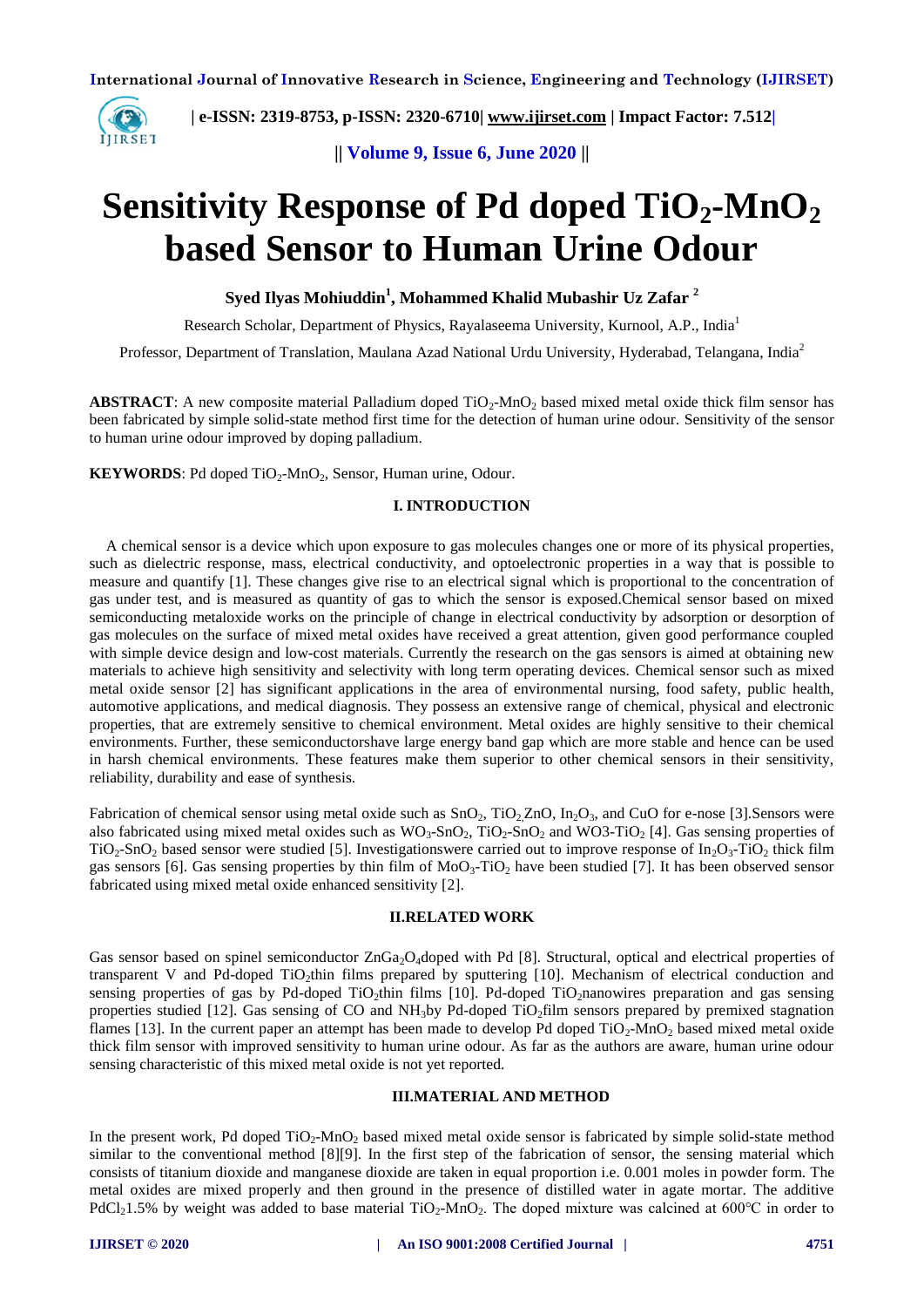

# **| e-ISSN: 2319-8753, p-ISSN: 2320-6710| [www.ijirset.com](http://www.ijirset.com/) | Impact Factor: 7.512|**

## **|| Volume 9, Issue 6, June 2020 ||**

remove chlorine ion of PdCl<sub>2</sub>. This calcined compound was mixed with organic binder to make slurry. Cleaned alumina tube is tied with copper wire at its two ends which acts as electrodes.The fig.1(a) shows thick film of the sensing material coated on the alumina tube substrate and placed in the furnace at 300℃ for sintering. The sensing material becomes rigid as a result of sintering as shown in fig. 1(b). Now the sensor is ready for the detection of odours. The fig. 1(c) shows setup for measurement of sensitivity of sensor. A standard resistance is connected in series with the sensor and Fluke 17B+ ammeter. A variable dc power supply PHY 8130 is used to apply the voltage. A digital voltmeter Mastech MS8239C is connected across the sensor. Now the sensor can be exposed to odour of human fluid placed in the enclosure. The sensitivity is defined as

$$
S = \frac{(R_a - R_o)}{R_a} \tag{1}
$$

where  $R_a$  is the resistance of the sensor in air measured in mega ohms and  $R_0$  is the resistance of the sensor in odour measured in mega ohms.







 $(C)$ 



Figure 2 shows sensitivity response with time of  $TiO_2-MnO_2$  based sensor to human urine odour at room temperature. It is observed from the fig. 2 sensitivity of  $TiO<sub>2</sub>-MnO<sub>2</sub>$  mixed metal oxide sensor improved after doping palladium. The graph shows that sensitivity of Pd doped  $TiO<sub>2</sub>-MnO<sub>2</sub>$  based sensor is not deviating randomly over time unlike  $TiO_2$ -MnO<sub>2</sub>based sensor which is one of the good characteristics of the sensor. The response time of the sensor is the time taken to reach 90% of the maximum value of sensitivity and recovery time of the sensor is the time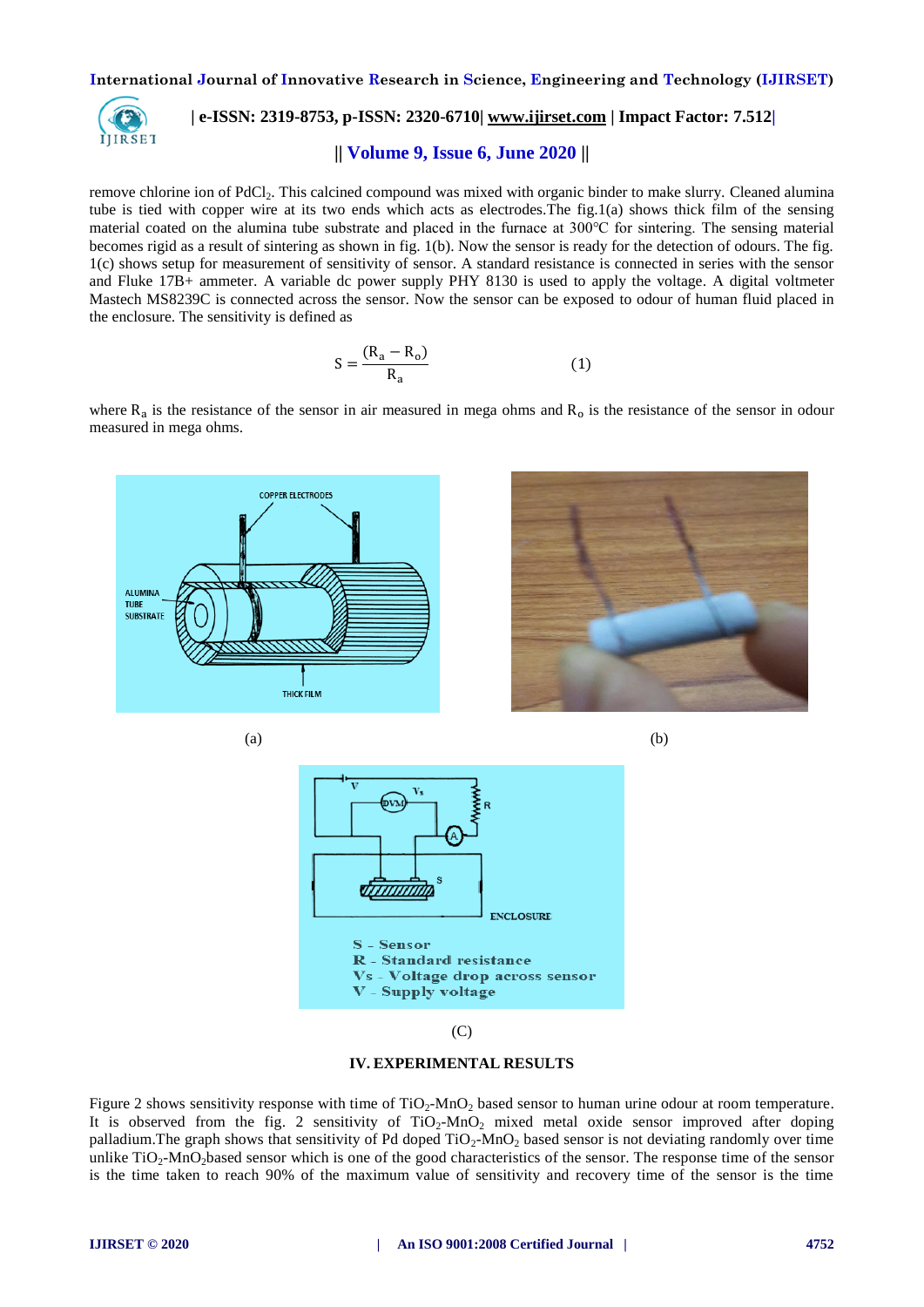

### **| e-ISSN: 2319-8753, p-ISSN: 2320-6710| [www.ijirset.com](http://www.ijirset.com/) | Impact Factor: 7.512|**

#### **|| Volume 9, Issue 6, June 2020 ||**

required to return 10% of the maximum value upon removal of target odour [13]. The sensitivity, response time and peak time of the Pd doped TiO2-MnO2 based sensor as mentioned in Table 1 improved.

| <b>Sensing Material</b>    | Sensitivity | Response  | Recovery  | Peak Time |
|----------------------------|-------------|-----------|-----------|-----------|
|                            |             | Time      | Time      |           |
| $TiO2-MnO2$                | 0.58        | 2 minutes | $<30$ sec | 4 minutes |
| Pd doped $TiO_2$ -Mn $O_2$ | 0.83        | 1 minute  | $<30$ sec | 3 minutes |





Fig.2 Sensitivity Response with Time

#### **V. CONCLUSION**

A new composite material Pd doped  $TiO<sub>2</sub>$ -MnO<sub>2</sub> based mixed metal oxide thick film sensor has been developed by simple solid-state method first time for the detection of human urine odour. The sensor exhibited maximum sensitivity to urine odour compared to undoped  $TiO<sub>2</sub>-MnO<sub>2</sub>$  based sensor at room temperature with improved response time. With its high sensitivity, fast response and recovery Pd doped TiO<sub>2</sub>-MnO<sub>2</sub> seems to be a promising material for odour sensor ine-nose systems for medical diagnosis.

#### **REFERENCES**

- [1] G Eranna, Metal oxide nanostructures for gas sensing devices Chapter 1, CRC press Taylor & Fransis group
- [2] Chengxiang Wang,Longwei Yin, Luyuan Zhang, Dong Xiang and Rui Gao Metal Oxide Gas Sensors: Sensitivity and influencing factors *Sensors , 10*(3),2088-2106,2010.

[3] Chen,Guozhen Shen and Chong Zhou Chemical Sensors and Electronic Noses Based on 1-D Metal Oxide Nanostructures IEEE Transactions on Nanotechnology, 7(6), 668-682A,2008.

[4[\]Zakrzewska](https://www.sciencedirect.com/science/article/pii/S0040609001009877#!) K Mixed oxides as gas sensors, 391(2), 229-238,2001.

[5] [ZengWen, LiuTian-moG](https://www.sciencedirect.com/science/article/pii/S0921452609014525#!)as-sensing properties of  $SnO<sub>2</sub>-TiO<sub>2</sub>$  based sensor for volatile organic compound gas and its sensing mechanism, 405(5), 1345-1348,2010.